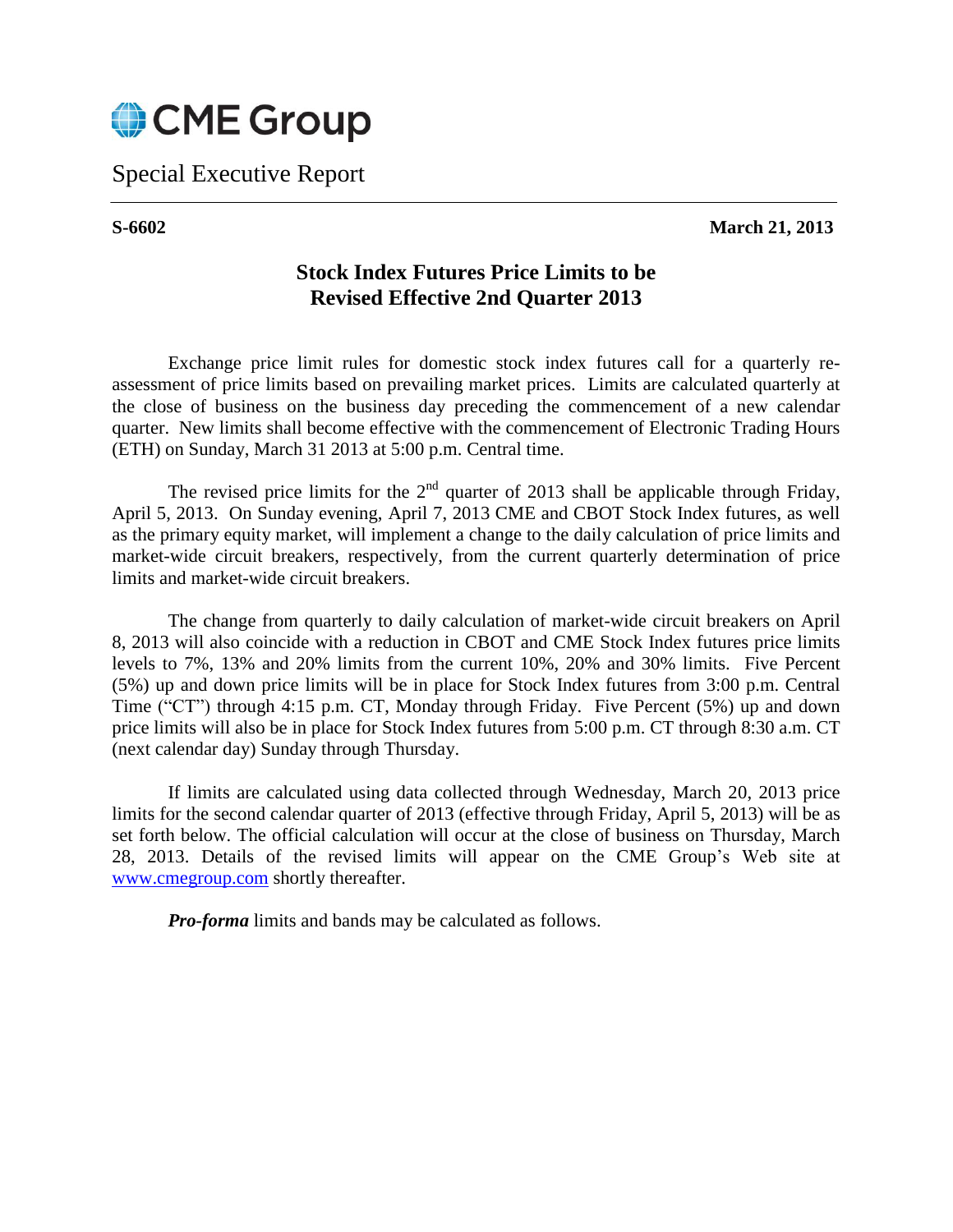**Stock Index Futures Price Limits to be Revised Page 2 of 3 SER # 6602**

| <b>Contracts</b>                                               | 5% Limit<br>(Overnight Hours)<br>up and down | 10% Limit<br><b>Down Only</b> | 20% Limit<br>Down only | 30% Limit<br>Down only |
|----------------------------------------------------------------|----------------------------------------------|-------------------------------|------------------------|------------------------|
| S&P 500 <sup>®</sup> & E-mini™& Euro<br><b>Denominated</b>     | 75.00                                        | 150.00                        | 300.00                 | 450.00                 |
| MidCap 400™ & E-mini                                           | 55.00                                        | 110.00                        | 220.00                 | 330.00                 |
| <b>DJIA<sup>®</sup></b> Futures                                | 700.00                                       | 1,450.00                      | 2,900.00               | 4,300.00               |
| S&P/Citigroup Growth™                                          | 40.00                                        | 80.00                         | 160.00                 | 240.00                 |
| S&P/Citigroup Value™                                           | 35.00                                        | 70.00                         | 140.00                 | 210.00                 |
| NASDAQ-100 <sup>®</sup> & E-mini                               | 135.00                                       | 270.00                        | 540.00                 | 810.00                 |
| E-mini NASDAQ Composite®                                       | 160.00                                       | 320.00                        | 640.00                 | 960.00                 |
| E-mini NASDAQ Biotechnology®                                   | 80.00                                        | 160.00                        | 320.00                 | 480.00                 |
| S&P Smallcap 600™ & E-mini™                                    | 25.00                                        | 50.00                         | 100.00                 | 150.00                 |
| <b>DJIA US Real Estate</b>                                     | 13.00                                        | 26.00                         | 52.00                  | 79.00                  |
| E-mini S&P Select Sector Consumer<br><b>Discretionary</b>      | 26.00                                        | 52.00                         | 104.00                 | 156.00                 |
| <b>E-mini S&amp;P Select Sector Consumer</b><br><b>Staples</b> | 19.00                                        | 38.00                         | 76.00                  | 114.00                 |
| <b>E-mini S&amp;P Select Sector Energy</b>                     | 39.00                                        | 78.00                         | 156.00                 | 234.00                 |
| E-mini S&P Select Sector Financial                             | 9.00                                         | 18.00                         | 36.00                  | 54.00                  |
| E-mini S&P Select Sector Health Care                           | 22.00                                        | 44.00                         | 88.00                  | 132.00                 |
| E-mini S&P Select Sector Industrial                            | 21.00                                        | 42.00                         | 84.00                  | 126.00                 |
| <b>E-mini S&amp;P Select Sector Materials</b>                  | 21.00                                        | 42.00                         | 84.00                  | 126.00                 |
| E-mini S&P Select Sector Technology                            | 15.00                                        | 30.00                         | 60.00                  | 90.00                  |
| <b>E-mini S&amp;P Select Sector Utilities</b>                  | 19.00                                        | 38.00                         | 76.00                  | 114.00                 |

## *Pro-Forma* **2 nd Quarter 2013 Stock Index Price Limits and Bands**

The Exchange's circuit breakers are re-assessed quarterly rather than established at fixed levels insofar as fixed limits are not responsive to on-going market fluctuations. CME and CBOT rules are designed to coordinate with Market-Wide Circuit Breaker provisions as applied by the New York Stock Exchange (NYSE).